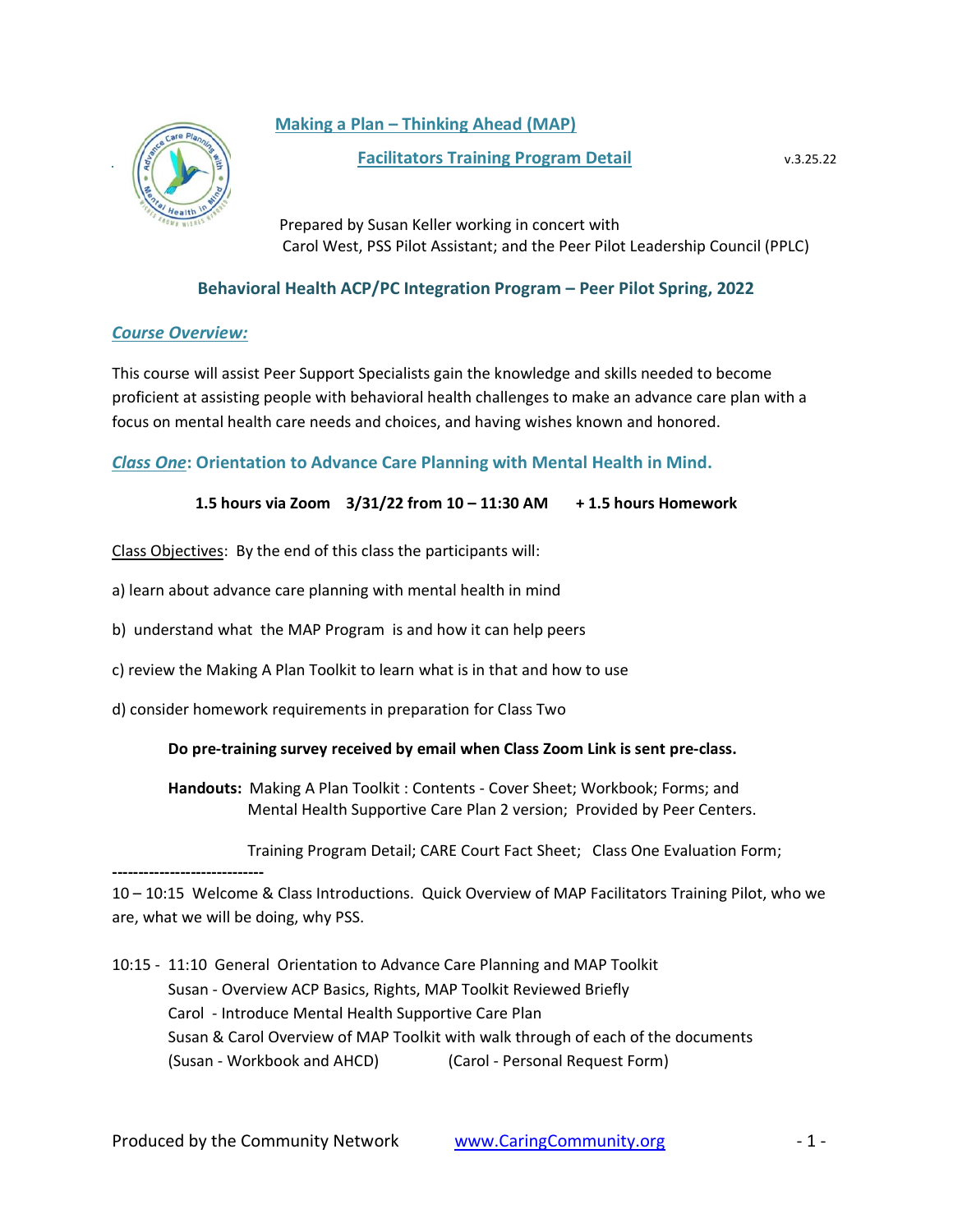11:10 – 11:30 Q & A Susan wrap up tie together, review homework assignment, import of holding the focus. Complete Class One Evaluation via Email

### **Homework to be done before next Class 4/7 on paid work time**

**- 45 minutes** to *carefully* read the MAP Workbook and *briefly* review forms to understand what's all in there and how it works keeping in mind Class One training. Note questions to bring to next class.

**- 45 minutes** *thoughtfully* go through the MAP forms (AHCD, MHSCP, Personal Request Form) *as if completing for yourself or with someone else in mind*. Note what things come up for you when doing that and come to Class Two prepared to raise those issues in class.

### *Class Two:* **Exploring Need and Potential 1.5 hours via Zoom 4/7/22 from 10 – 11:30 AM**

Class Objectives: By the end of this class the participants will:

a) learn what is required to be a MAP Facilitator

b) explore the role of the MAP Facilitator

c) consider challenges and opportunities

d) experience role plays helpful for engaging peer members and drawing them in

**Handouts:** Bring MAP Toolkit to Class.

---------------------------------------

- 10 10:20 Class discuss MAP Toolkit homework done, what came to mind, questions & concerns. Susan do quick overview of Class Two and Class Three and how all ties together.
- 10:20 10:40 MAP Facilitators Role, Challenges & Opportunities Susan What's Required? What's the Role? Challenges? Opportunities? Q & A
- 10:40 10:45 5 minute Stretch Break
- 10:45 11:20 Three Role Plays: Engaging Peer Center Members Drawing Them In Susan and Carol to do role plays with class discussion following each

 Role plays scenarios including class discussion with each done: - Drawing a person in, stirring interest, emphasizing import of self-advocacy - Introducing the MAP Toolkit and how it works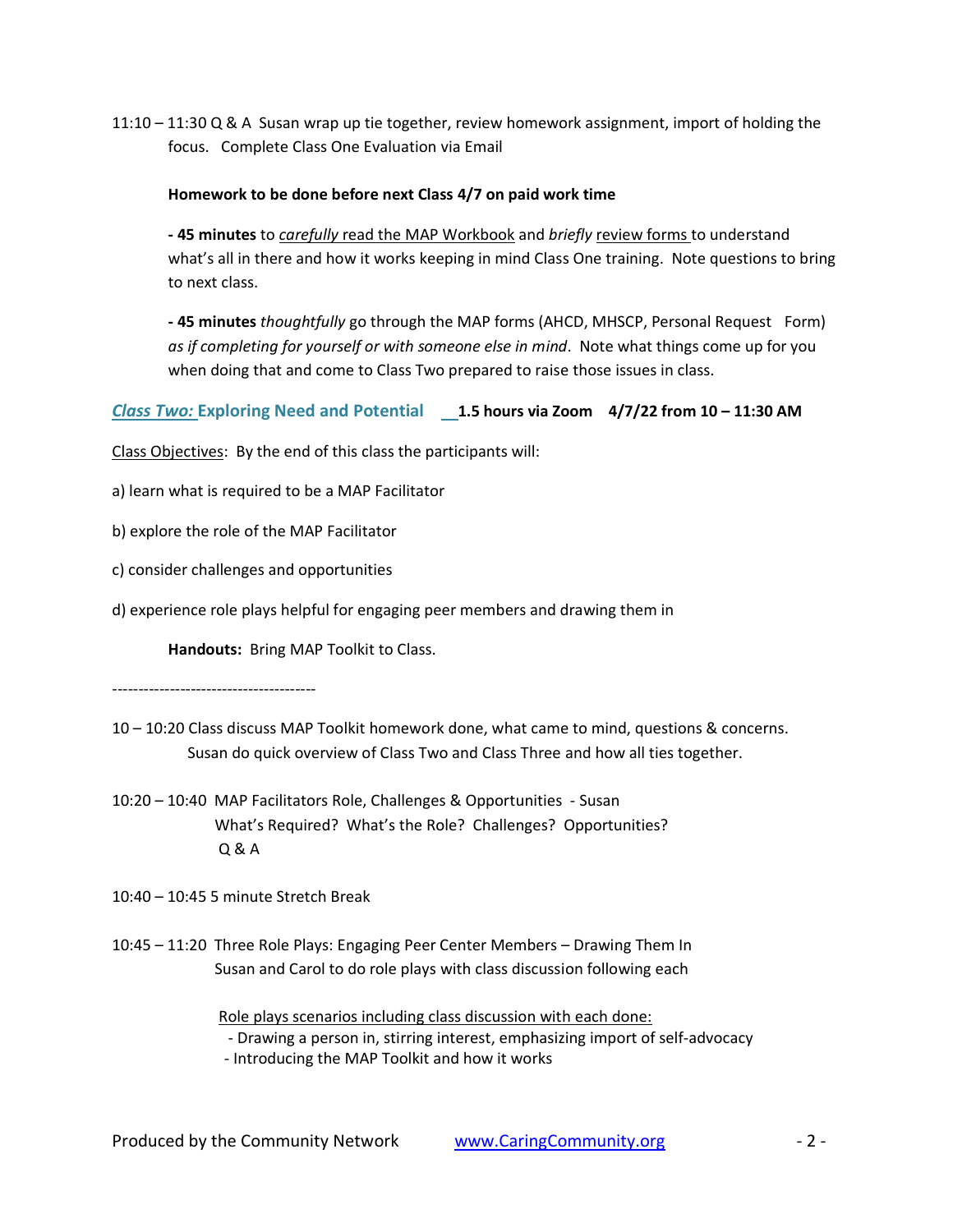## - Beginning the ACP/MH conversation using the MAP Workbook including considering triggering issues and how to handle

11:20 – 11:30 Closing Remarks, Reminder Class 3, Complete Class Two Evaluation

#### *Class Three:* **MAP Facilitators Guidance and Logistics 2 hours via Zoom 4/14/22 from 10 – 12 noon**

By the end of this class the participants will:

a) review PSS skills helpful for doing MAP Facilitation work

b) learn how to hold the focus on MAP work, establish and maintain boundaries

- c) experience role plays helping a peer complete and distribute their MAP documents
- d) explore work flow considerations and technical support

**Handouts:** Guidelines for MAPF/Peer Work Session

Distribution Guidelines

MAP Frequently Asked Questions (FAQs)

MAP Facilitators Log

(Bring MAP Toolkit to Class)

**-------------------------------------**

### **A. Holding the Focus- Staying True to Course (1 hour)**

10 – 10:15 Susan: Brief recap of what we have done thus far, what we will do now to wrap up training. Any questions, concerns or issues to talk about before we proceed?

10:15 – 10:45 Carol: Building on Existing PSS skills & inroads – Working as a MAP Facilitator

o Core peer support skills reviewed in lite of MAPF work; logistics for Peer Center engagement as MAP Facilitator

o Working as A MAP Facilitator: staying focused on task at hand; strategies for staying focused; establishing and maintaining boundaries between peer support and MAP work; document considerations

10:45 – 10:55 Questions, comments, concerns

10:55 – 11 5 min Stretch Break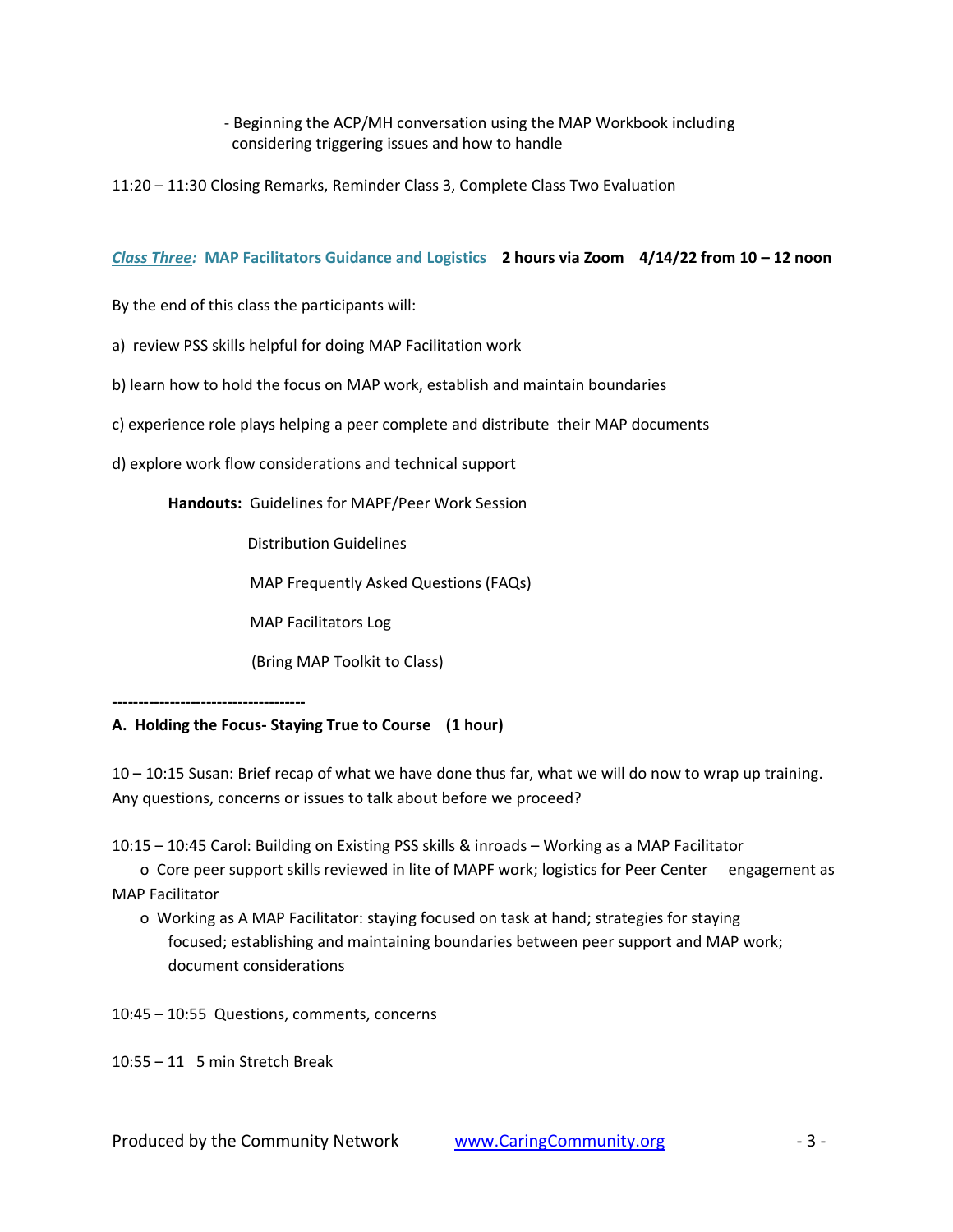### **B. Holding the Focus – Making It All Work (1 hour)**

11 – 11:25 – Carol & Susan do role plays and discuss scenarios with class

Role plays scenarios including class discussion with each done:

- maintaining boundaries between peer support and MAP facilitation
- choosing a health agent and what to do if a person has no one
- my documents are all completed, Now What? making it all work

11:25 -11:50 Closing Segment: Peer Support Worker/MAP Facilitation in Peer Program - Susan

- 1. Work Flow Overview Peer Center Program Implementation
- 2. Who Does What? Roles & Responsibilities: center management, MAPF, member
- 3. When & How to Engage Member in MAP work
- 4. Suggested Format for MAP Facilitation Work Sessions
- 5. Reminder re Sensitive Trigger Issues and How to Address
- 6. Scheduling and Documenting Time Spent/Outcomes per Member
- 7. Support & Assistance for MAP Facilitator
- 8. Q & A
- 11:50 12 noon Evaluations Completed and Certificates of Completion Issued by CN & PPLC.

# **END OF MAP Facilitators TRAINING**